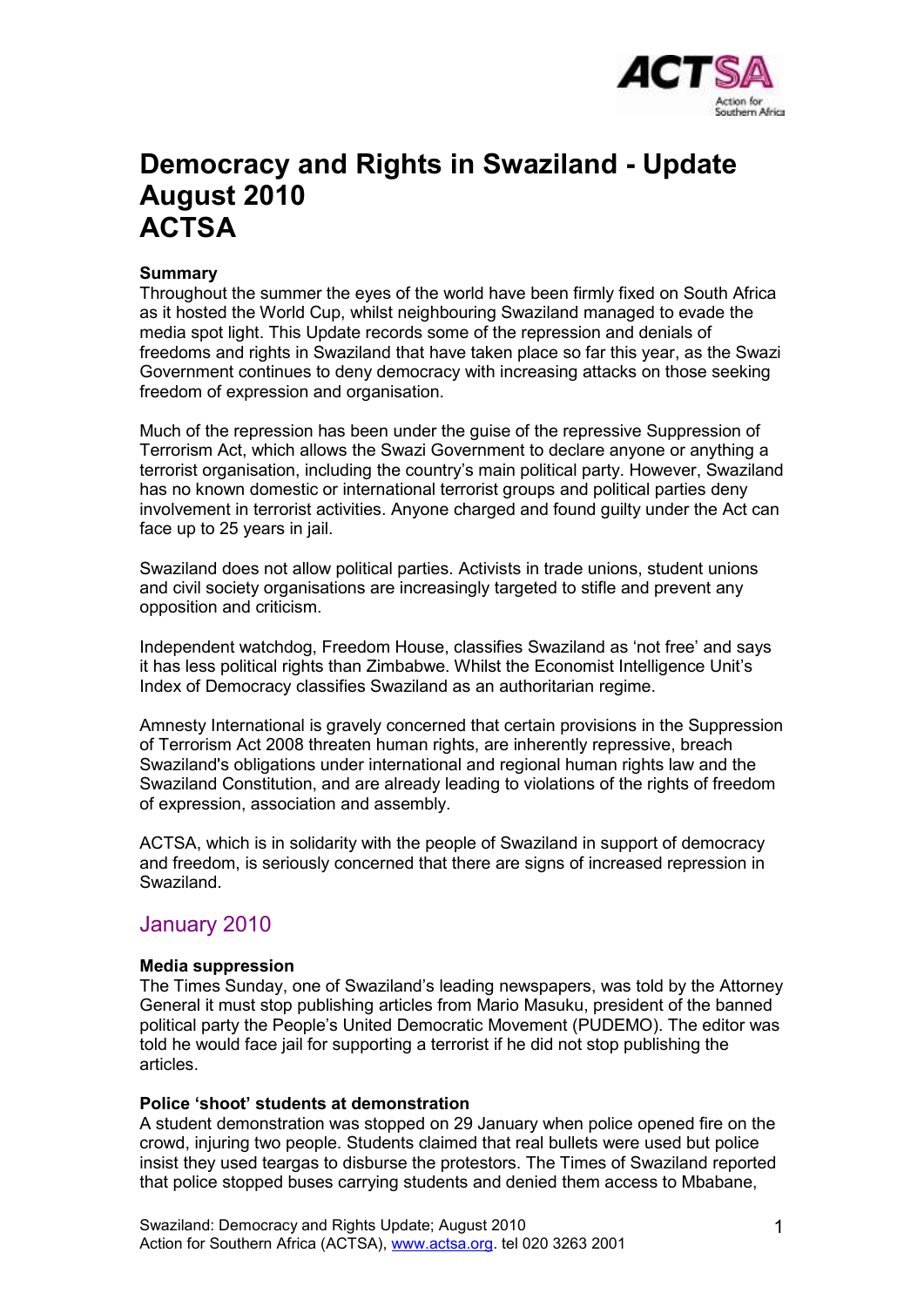

the Capital, because the buses had no permits. The students were on their way to the Ministry of Labour and Social Security to demonstrate over government proposals to make cuts to education funding.

### February 2010

### **University closures**

The Swazi government closed the nation's only university and all tertiary education colleges following demonstrations and class boycotts by students on 2 February. The Swaziland National Union of Students (SNUS) had been calling for urgent democratic reform in the country and protesting against cuts in education funding.

### **Student disappearances**

Following further student-led demonstrations in Manzini, on 10 February, police abducted/detained at least four student leaders. They were later released. A student at the demonstration was arrested for taking photographs of other arrests. When searched he was found to be carrying a Swaziland Youth Congress [SWAYOCO] card bearing his name. The Swaziland Solidarity Network (SSN) reported that 'he was tortured viciously and then charged with contravening Section 19 of the Suppression of Terrorism Act'.

### **Youth meeting banned**

Vulamehlo Youth Brigade was banned from holding a workshop in Mbabane on 20 February. Police said the organisers were a banned political organisation. The response was that the workshop was not politically motivated but rather an opportunity for youngsters to congregate and discuss life skills. Assistant police public relations officer Steven Dlamini said "their meeting was going to be held at night, we did not understand the purpose of holding the meeting at night." Senate President receives travel ban

Gelane Zwane, Senate President, received a travel ban for criticising the Swazi Prime Minister, Barnabas Dlamini 26 February. As a result, he is unable to travel outside of the country without the Prime Minister's approval.

### **Senate President receives travel ban**

Gelane Zwane, Senate President, received a travel ban for criticising the Swazi Prime Minister, Barnabas Dlamini 26 February. As a result, he is unable to travel outside of the country without the Prime Minister's approval.

## April 2010

### **Clamp down on Swaziland Democracy Campaign (SDC)**

Despite a court order obtained by the Swaziland chapter of the SDC granting them permission for a public launch of the Campaign inside Swaziland, the royal police clamped down on the campaign between 16 to18 April; arresting and detaining two of the coordinators of the Campaign. Police also raided the home of a third member involved with the campaign coordinating team, which prevented him from attending the launch.

This followed the police clampdown during the 12 April commemorations which marked the 37th anniversary of the banning of political parties in Swaziland.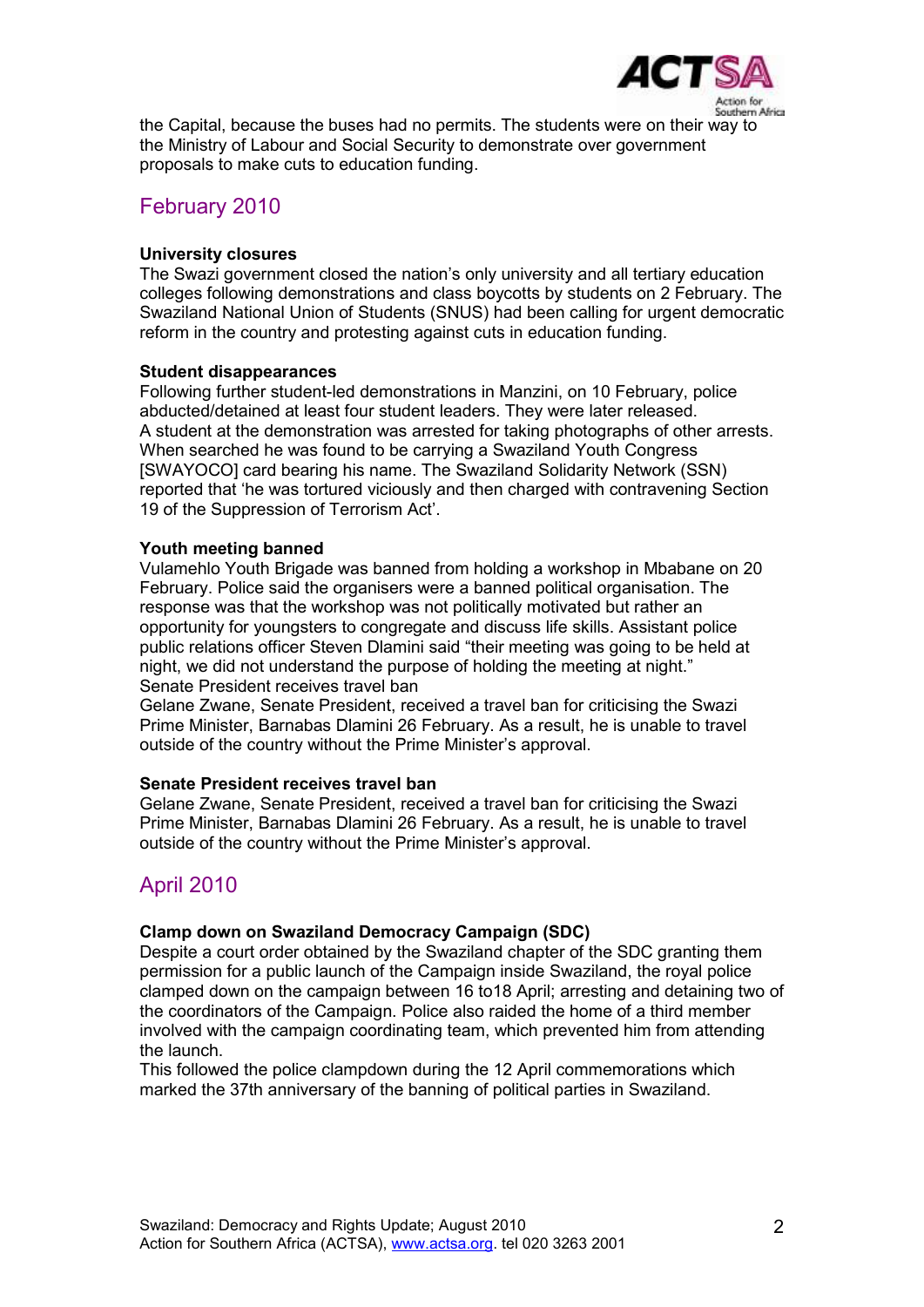

# May 2010

### **'Unemployed' not allowed to attend workers' day event**

Swaziland police arrested four people to stop them speaking at a Labour Day rally organised by the Swaziland Federation of Trade Unions (SFTU) on May 1. Sikelela Dlamini and Mphandlana Shongwe (PUDEMO activists), Wandile Dludlu (SWAYOCO President) and Marie da Silva (SDC member), as well-known activists, were invited guest-speakers of SFTU at the event. They were arrested because, according to police, they were unemployed and therefore had no business at an event 'exclusively' for workers.

On the same day, members of the Swaziland National Association of Teachers (SNAT) were prevented from taking pictures of the event by police and forced to delete 35 they had taken already of the aforementioned activists' arrests.

### **Political activist died in custody**

Stephen Sipho Jele was found hanging dead in his police cell on May 4 having been arrested on May 1 for wearing a PUDEMO t-shirt at Labour Day celebrations. The police claim he committed suicide. A specialist forensic pathologist conducted an independent inquest and stated it was not suicide as there were no signs on the body consistent with suicide and nothing in his cell to stand on from which to hang himself. Journalist forced to return pictures by Swazi Court

A journalist for the Times of Swaziland was forced to return photographs he took of an alleged murder scene by the Swazi High Court on 3 May

### June 2010

### **Activists detained without bail or evidence**

Swaziland Youth Congress (SWAYOCO) activist Bheki Dlamini, on 16 June, became the latest person to be arrested under the Suppression of Terrorism Act. His arrest followed another a week earlier, of Zonke Dlamini. Both were alleged to have been involved in a spate of petrol bombings outside of the residences of government officials. However, there is no evidence to support their involvement in the bombings and they have been denied bail until trial.

### **Police raids of opposition leaders' homes**

Mario Masuku, President of the banned political party PUDEMO, had his home raided by armed police in the early hours of 14 June. The latest move came as Barnabas Dlamini, the Prime Minister, has called for the law to be changed to deny bail to all people charged under the Suppression of Terrorism Act.

Barnes Dlamini, President of the Swaziland Federation of Trade Unions (SFTU), had his home raided shortly after Masuku's, on 21 June. Trade union leaders believe that the raids were connected with the attendance of SFTU members at the International Labour Organisation meeting in Geneva in June. Swazi trade unionists had put their government's record on human rights in the spotlight at the event.

Rural areas have not been spared from systematic and widespread police raids either. They were carried out in the deep rural poverty stricken Hluti-Lavumisa area, the home of PUDEMO Deputy President Skhumbuzo Phakathi. The following homes were also raided in the area in the last weeks of June:

- Zweli Nxumalo, former Deputy President of the Swaziland Nurses Union.
- Norman Xaba, the PUDEMO Deputy Chairperson for the rural Shiselweni region.